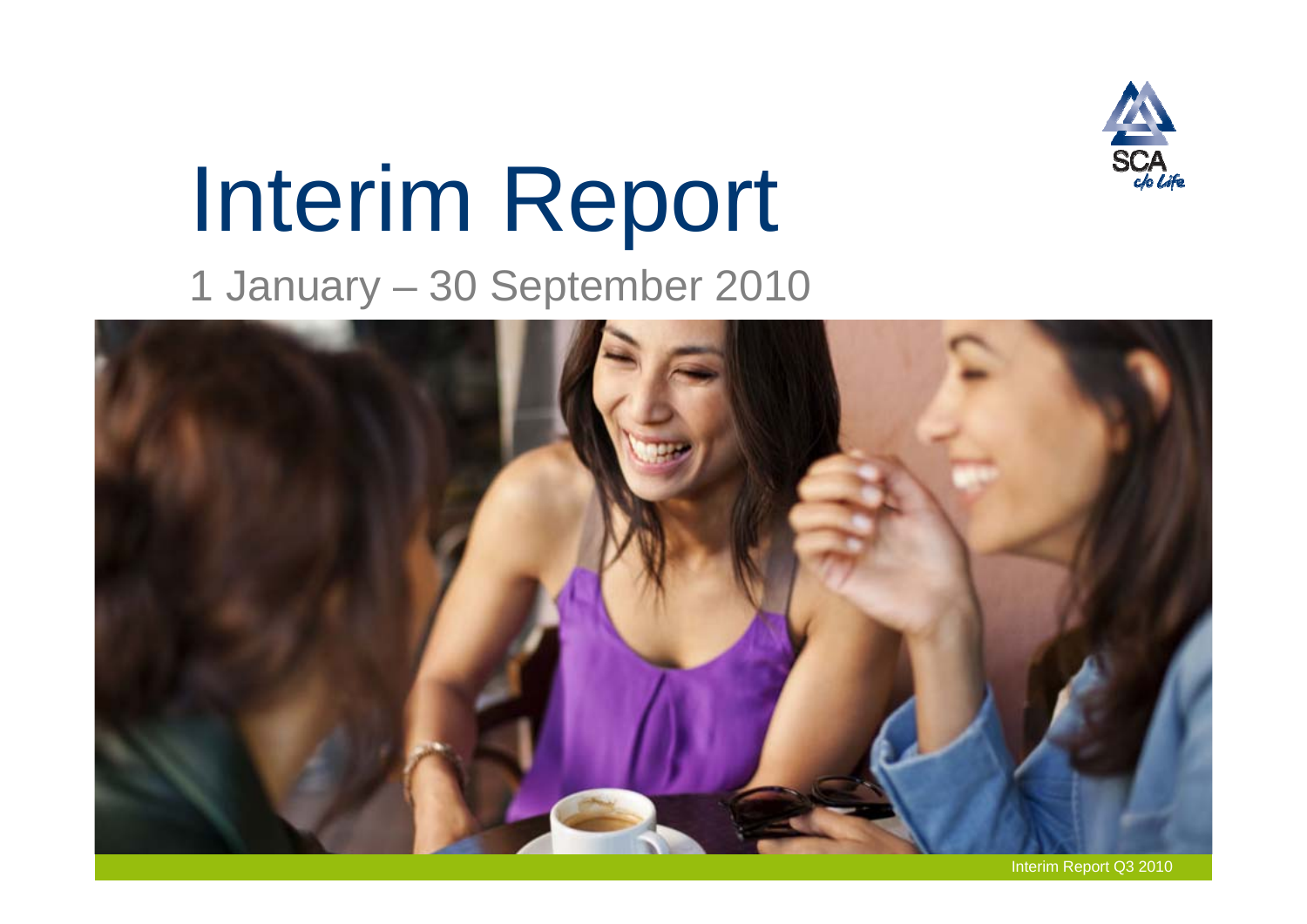## Q3 2010 vs Q3 2009

SCA market update

#### **Significantly increased raw material prices**

- ٠ Pulp, OCC, recovered paper
- ٠ Raw material costs increased SEK 1.8bn

#### **Stronger SEK to other currencies**

٠ Negative sales impact of SEK 1.5bn equivalent to 6%

#### **Hygiene business**

- $\ddot{\phantom{0}}$ Good growth for Incontinence care, Feminine care and AFH tissue
- ٠ Continued good growth in emerging markets

#### **Packaging and Forest Products**

- $\ddot{\phantom{0}}$  Increased demand for Packaging
	- Corrugated volumes increased 4%
- Publication paper volumes flat
- $\ddot{\phantom{0}}$ Increased volumes for solid-wood products and pulp









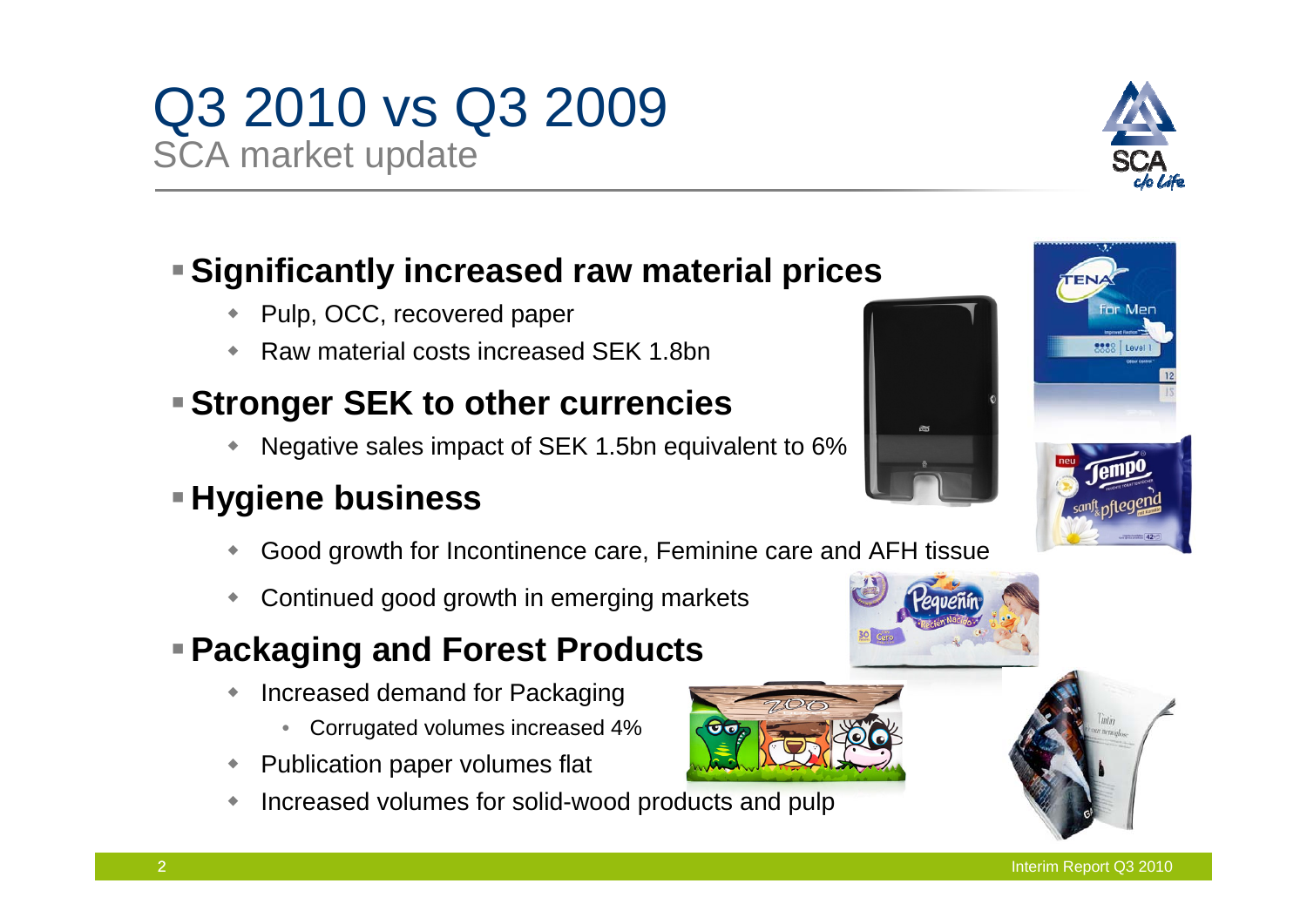## Q3 2010 results



| <b>SEK millions</b>               | Q3     | Q3     | Change,        | Change,        | Q <sub>2</sub> |
|-----------------------------------|--------|--------|----------------|----------------|----------------|
| unless otherwise stated           | 2010   | 2009   | $Q3/Q3, \%^*$  | $Q3/Q3, \%$ ** | 2010           |
| Net sales                         | 27,204 | 27,108 | $\overline{0}$ | 6              | 27,652         |
| EBIT*                             | 2,574  | 2,576  | $\overline{0}$ | $\overline{2}$ | 2,440          |
| EBIT margin* (%)                  | 9.5    | 9.5    |                |                | 8.8            |
| Profit before tax*                | 2,274  | 2,199  | 3              |                | 2,196          |
| Earnings per share (SEK)          | 1.95   | 1.82   | 7              |                | 2.04           |
| Cash flow from current operations | 2,194  | 4,259  |                |                | 1,668          |

\* Excluding restructuring cost

\*\* Adjusted for exchange rate movements

Interim Report Q3 2010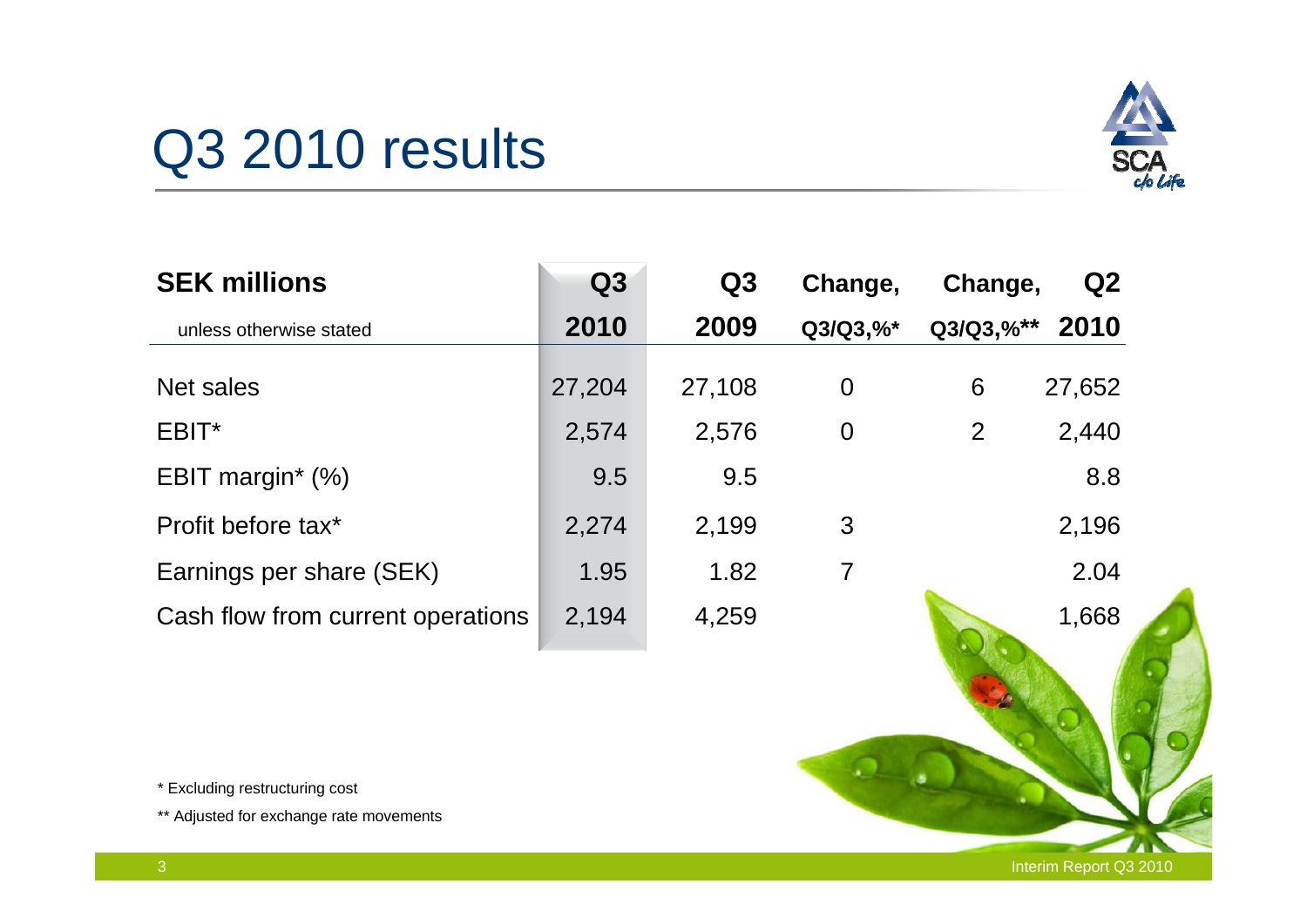## First nine months 2010 results

| <b>SEK millions</b>               | <b>9M</b> | <b>9M</b> | Change,       | Change,          |  |
|-----------------------------------|-----------|-----------|---------------|------------------|--|
| unless otherwise stated           | 2010      | 2009      | $\frac{9}{6}$ | $\frac{9}{6}$ ** |  |
| Net sales                         | 81,578    | 83,350    | $-2$          | $\overline{4}$   |  |
| EBIT*                             | 7,041     | 7,080     | $-1$          |                  |  |
| EBIT margin* $(\%)$               | 8.6       | 8.5       |               |                  |  |
| Profit before tax*                | 6,218     | 5,724     | 9             |                  |  |
| Earnings per share (SEK)          | 5.53      | 5.06      | 9             |                  |  |
| Cash flow from current operations | 5,010     | 8,946     |               |                  |  |
| Debt/Equity ratio                 | 0.59      | 0.64      |               |                  |  |

\* Excluding restructuring cost

\*\* Adjusted for exchange rate movements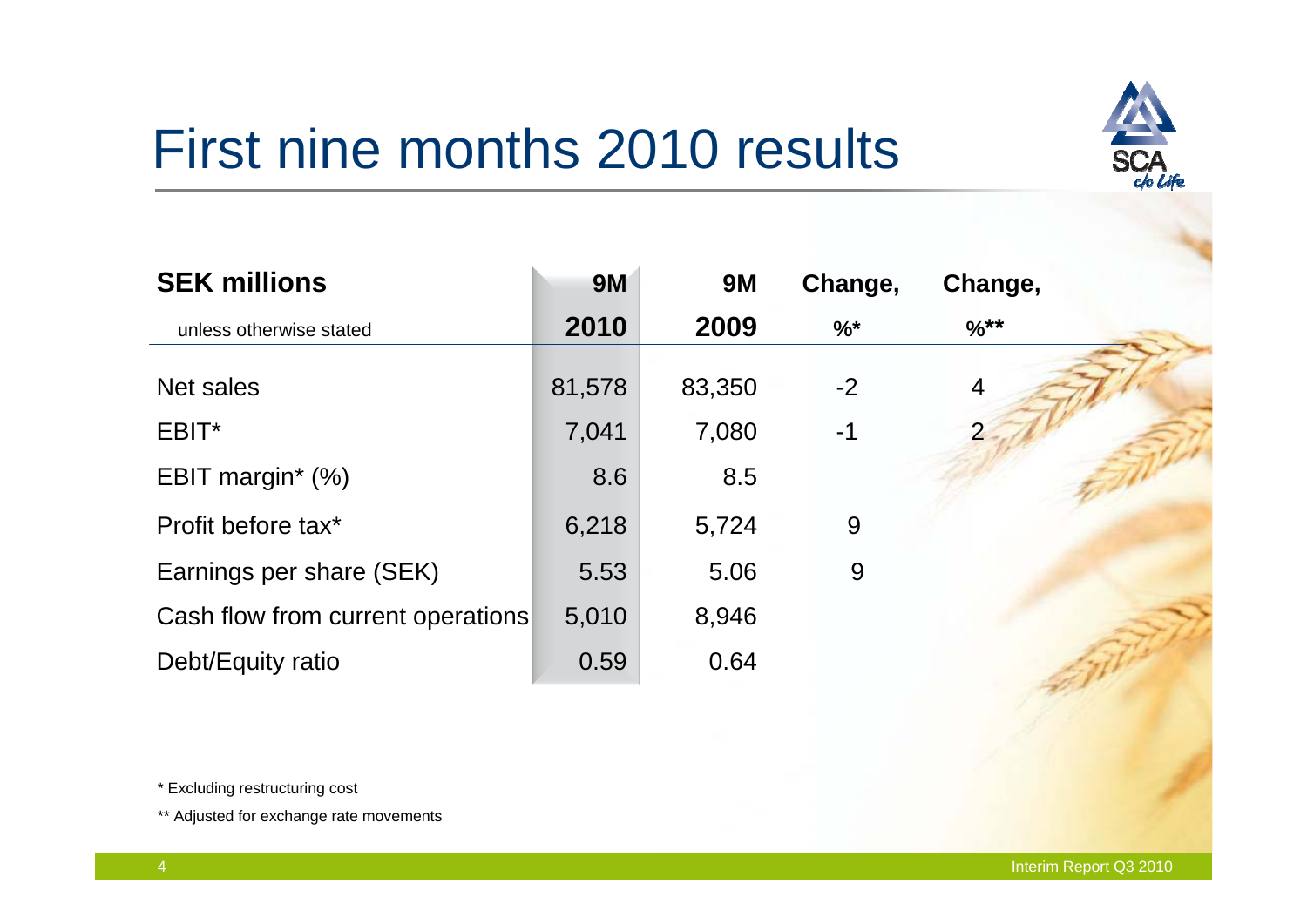## Q3 2010 vs. Q2 2010

**Summary** 

#### ■Group

- ◆ Sales flat\*
- EBIT increased 7%\*\*
- ◆ Profit before tax increased 4%

#### Business areas

- ◆ Personal Care, EBIT decreased 5%\*\*
	- Higher raw material costs
- Tissue, EBIT decreased 4%\*\*
	- Higher prices
	- Higher raw material costs and lower volumes
- $\blacklozenge$  Packaging, EBIT increased 77%\*\*
	- Higher prices
- Forest Products, EBIT flat
	- Slightly higher prices
	- Higher energy costs
- *\* Adjusted for exchange rate movements*
- *\*\* Excluding restructuring costs and adjusted for exchange rate movements*



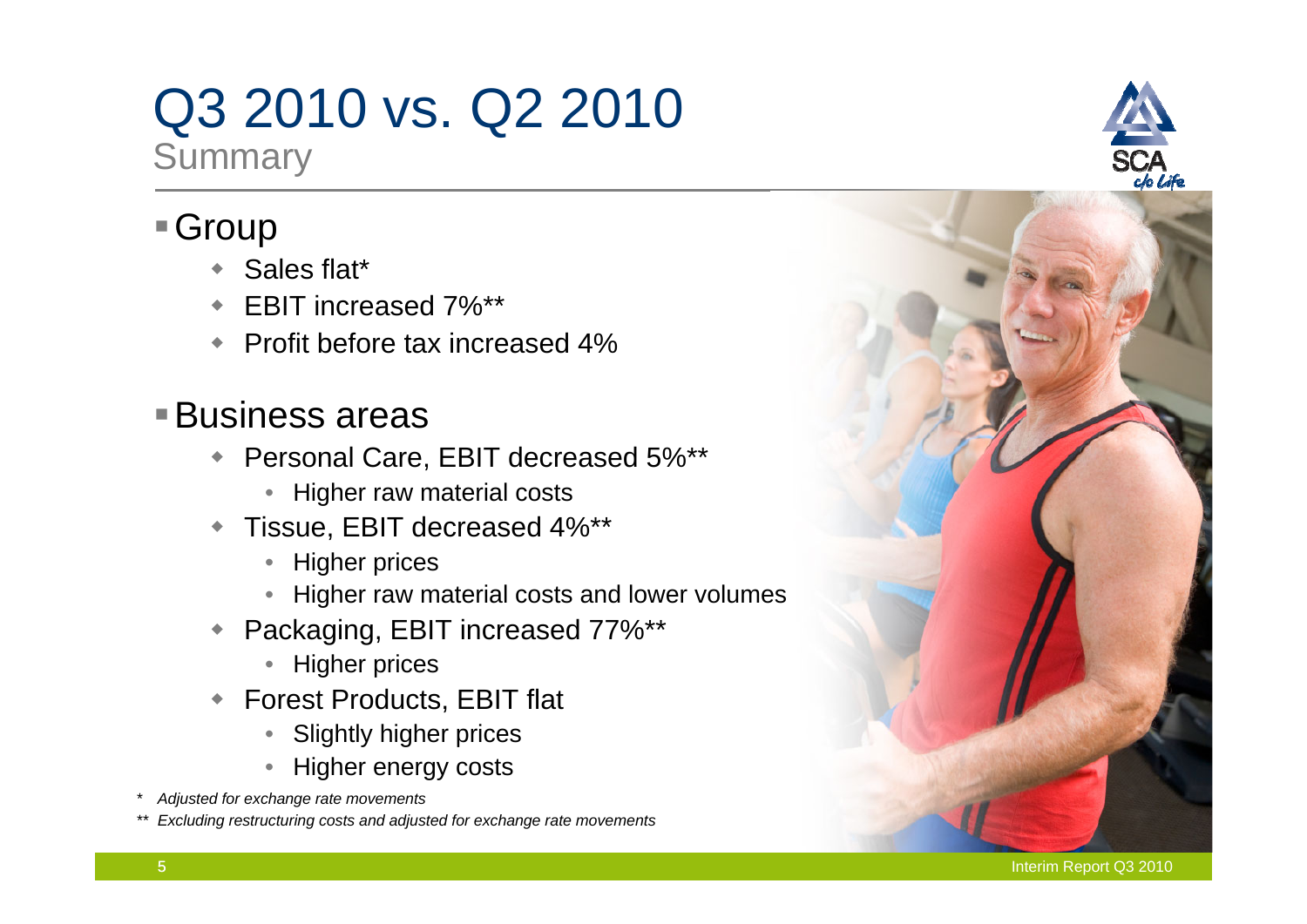### Net debt And debt payment capacity





Net debt Debt payment capacity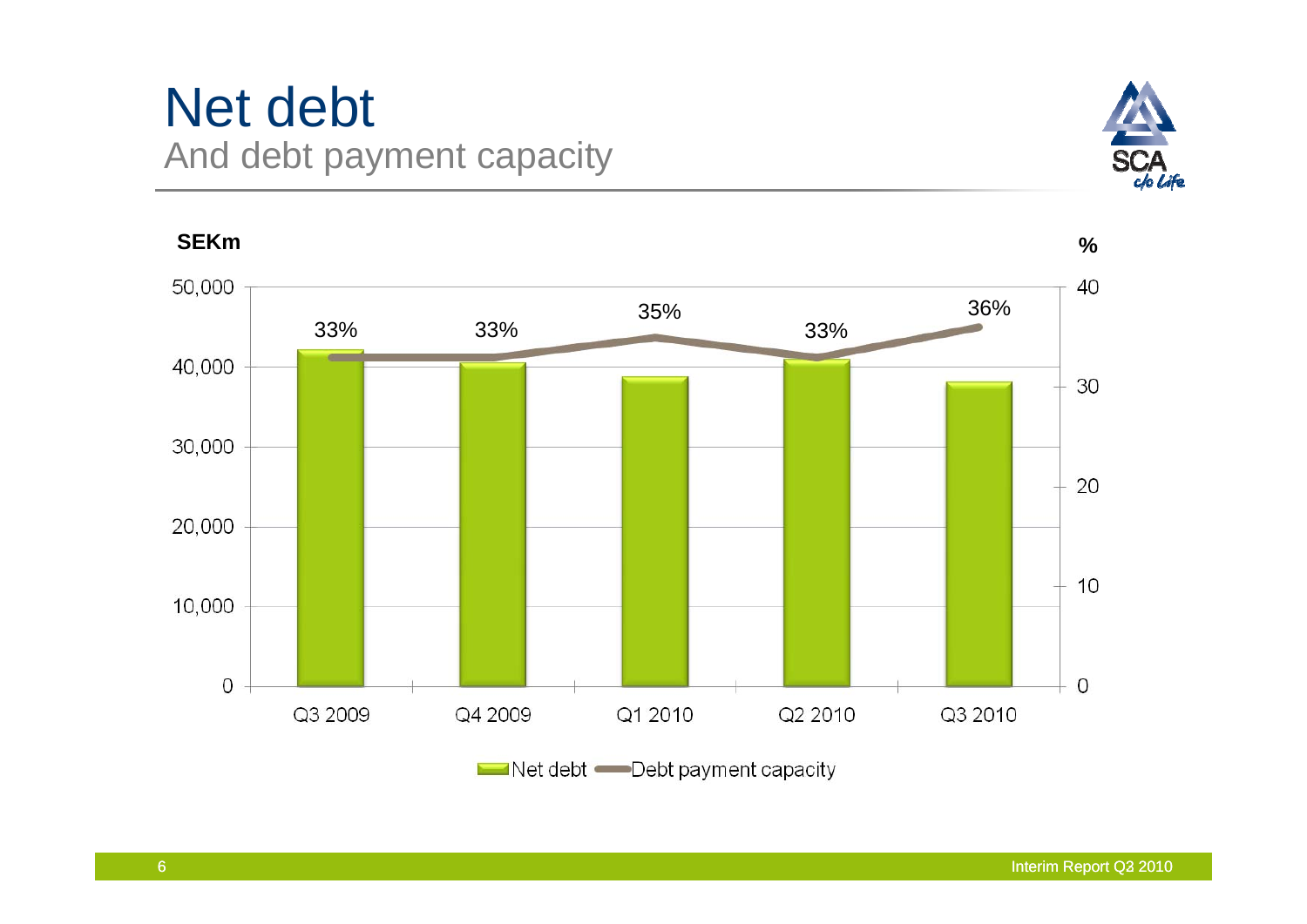### Personal Care Q3 2010 vs Q3 2009







- $\blacklozenge$ Incontinence care increased 4%\*
- ٠ Feminine care increased 5%\*
- ٠ Baby diapers decreased 4%\*
- ٠ Emerging markets increased 7%\*
	- ◆ Incontinence care increased 14%\*

#### **EBIT decreased by 14%\*\* (-11%\*\*\*)**

- **+** Higher volumes
- ٠ Higher raw material cost
- $\ddot{\bullet}$ Increased market activities





#### **-14%\*\*** EBIT SEKm**810697\*\* Q3 2010 Q3 2009**

- 11.4%\*\* 13.1%EBIT margin
- *\* Adjusted for exchange rate movements*
- *\*\* Excluding restructuring costs*
- *\*\*\* Excluding restructuring costs and adjusted for exchange rate movements*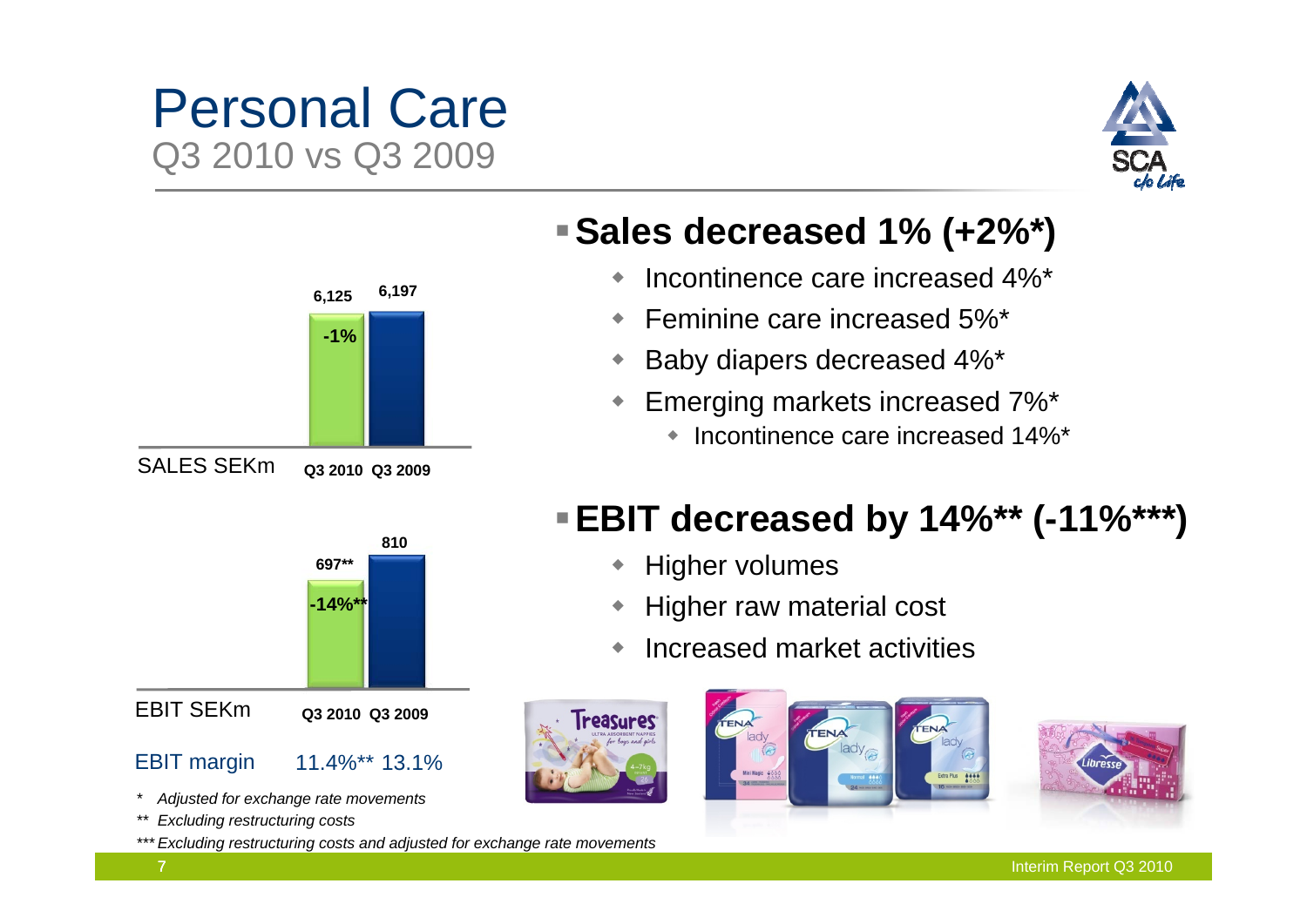#### Interim Report Q3 2010

#### **Tissue** Q3 2010 vs Q3 2009



#### **Sales decreased 2% (+2%\*)**

- $\begin{picture}(20,20)(-0.5,0.5) \put(0,0){\line(1,0){10}} \put(10,0){\line(1,0){10}} \put(10,0){\line(1,0){10}} \put(10,0){\line(1,0){10}} \put(10,0){\line(1,0){10}} \put(10,0){\line(1,0){10}} \put(10,0){\line(1,0){10}} \put(10,0){\line(1,0){10}} \put(10,0){\line(1,0){10}} \put(10,0){\line(1,0){10}} \put(10,0){\line(1,0){10}} \put($ Consumer tissue increased 1%\*
- $\blacklozenge$ AFH tissue increased 4%\*

### **EBIT decreased by 32% (-31%\*)**

- $\blacklozenge$ Higher raw material costs
- $\blacklozenge$ Higher prices
- Synergies from acquisition
- $\begin{picture}(20,20)(-0.5,0.5) \put(0,0){\line(1,0){10}} \put(10,0){\line(1,0){10}} \put(10,0){\line(1,0){10}} \put(10,0){\line(1,0){10}} \put(10,0){\line(1,0){10}} \put(10,0){\line(1,0){10}} \put(10,0){\line(1,0){10}} \put(10,0){\line(1,0){10}} \put(10,0){\line(1,0){10}} \put(10,0){\line(1,0){10}} \put(10,0){\line(1,0){10}} \put($  Lower other production costs and energy costs



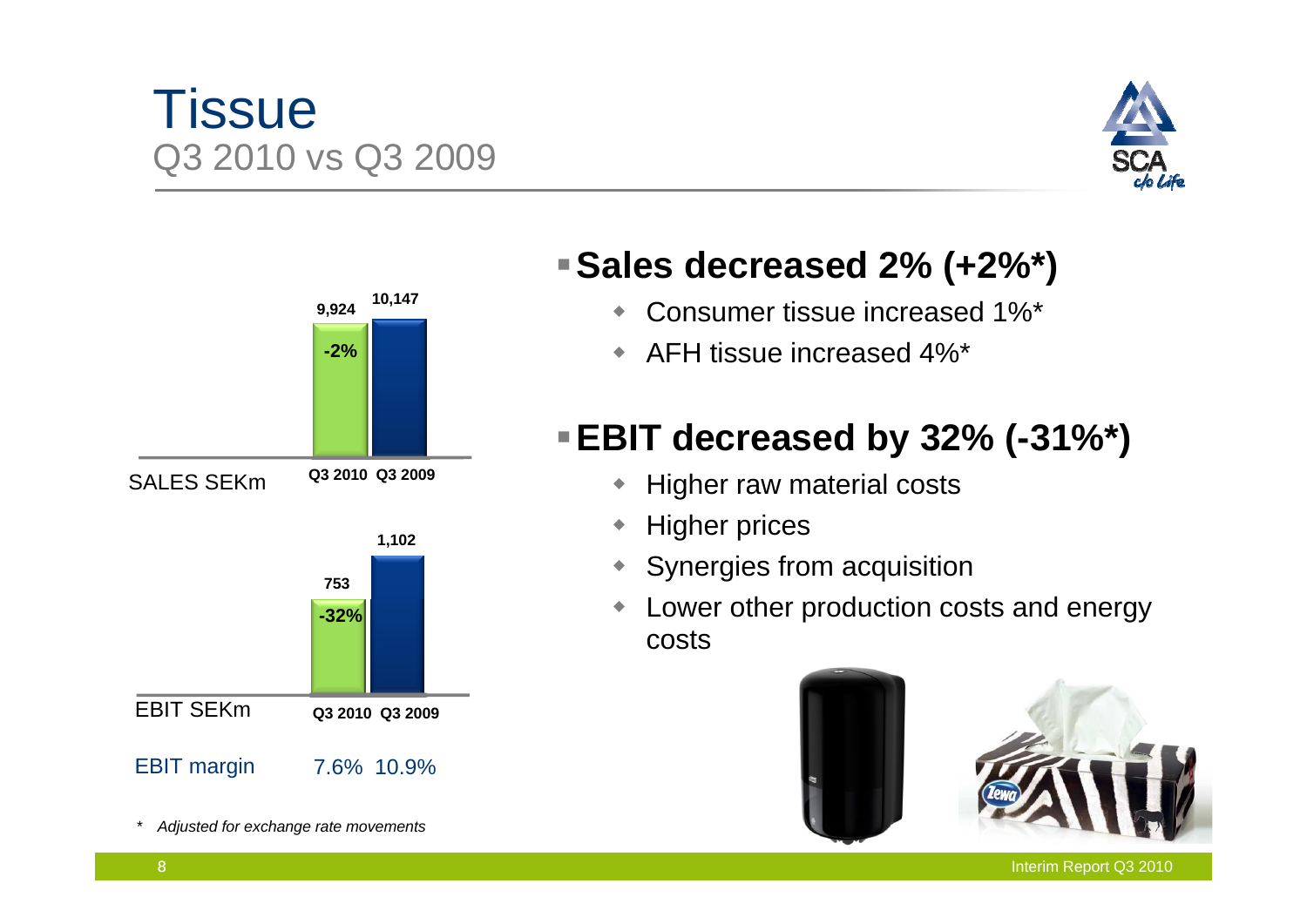$\bullet$ 

#### **6%6,946 7,392**

#### **172\*\***EBIT SEKm**Q3 2010 Q3 2009 197%\*\***

6.9% 2.5\*\*%

#### EBIT margin

*\* Adjusted for the divestment of the Asian packaging business and exchange rate movements*

*\*\* Excluding restructuring costs*

#### **Sales increased by 6% (24%\*)**

• Higher prices and volumes

### **EBIT increased to SEK 512m (172)\*\***

- $\blacklozenge$ Higher prices and volumes
- $\begin{picture}(20,20)(-2.5,2.5) \put(0,0){\line(1,0){15}} \put(15,0){\line(1,0){15}} \put(15,0){\line(1,0){15}} \put(15,0){\line(1,0){15}} \put(15,0){\line(1,0){15}} \put(15,0){\line(1,0){15}} \put(15,0){\line(1,0){15}} \put(15,0){\line(1,0){15}} \put(15,0){\line(1,0){15}} \put(15,0){\line(1,0){15}} \put(15,0){\line(1,0){15}} \put($ Savings from restructuring program
- $\begin{array}{c} \bullet \\ \bullet \end{array}$ Increased raw material costs
- $\begin{array}{c} \bullet \\ \bullet \end{array}$ Negative currency impact



9





Packaging

Q3 2010 vs Q3 2009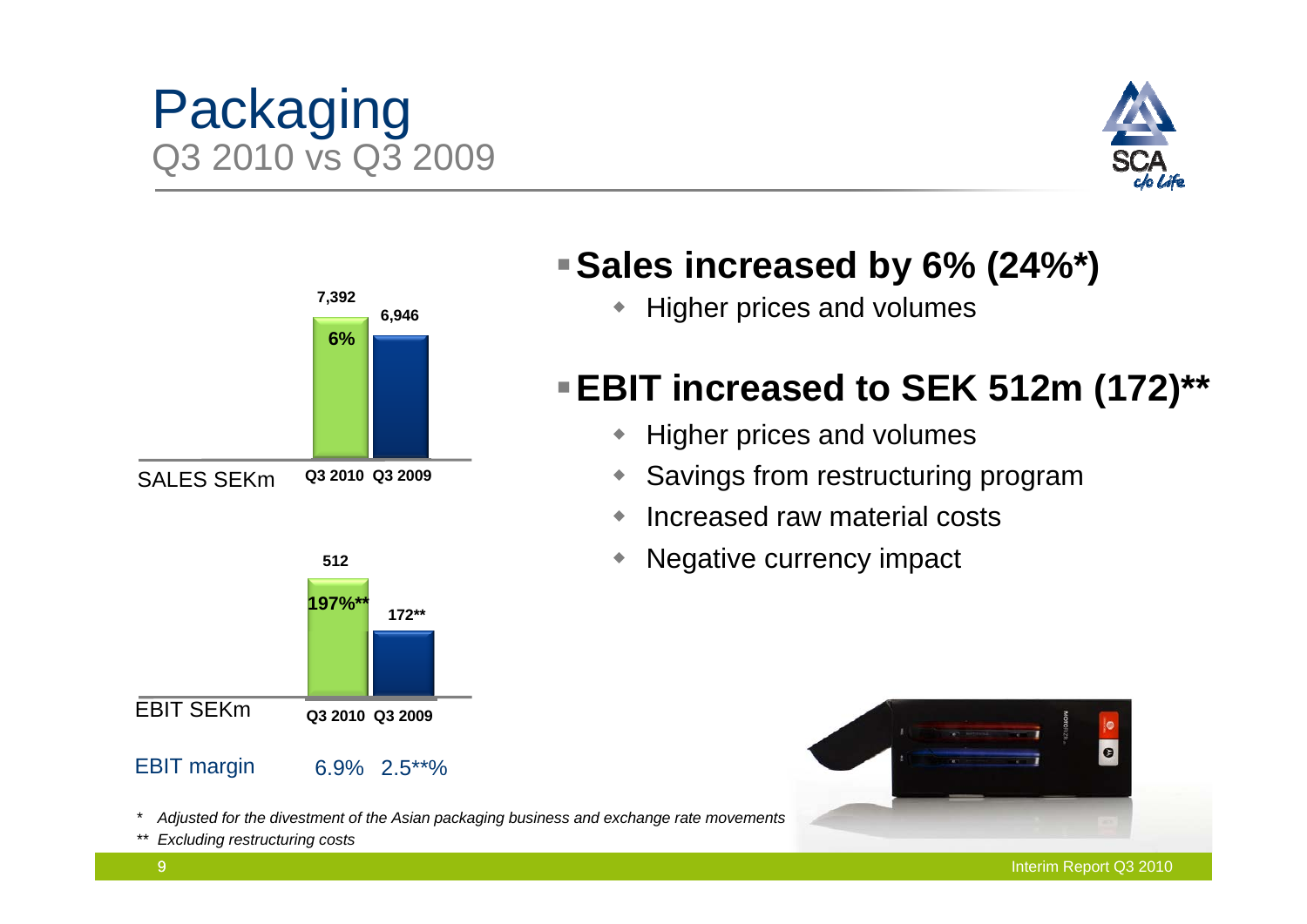### Forest Products Q3 2010 vs Q3 2009





#### EBIT margin

15.5%\*\* 14.9%

- *\* Adjusted for exchange rate movements*
- *\*\* Excluding restructuring costs*

*\*\*\* Excluding restructuring costs and adjusted for exchange rate movements* 

#### **Sales increased by 7% (8%\*)**

- ◆ Publication papers
	- Lower prices
- $\blacklozenge$  Pulp and Solid-wood products
	- Higher prices and volumes

#### **EBIT increased by 11%\*\* (7%\*\*\*)**

- ◆ Publication papers, decreased EBIT
	- $\bullet$ Lower prices
	- Increased raw material costs
- Pulp and Solid-wood products, increased EBIT
	- $\bullet$ Higher prices and volumes

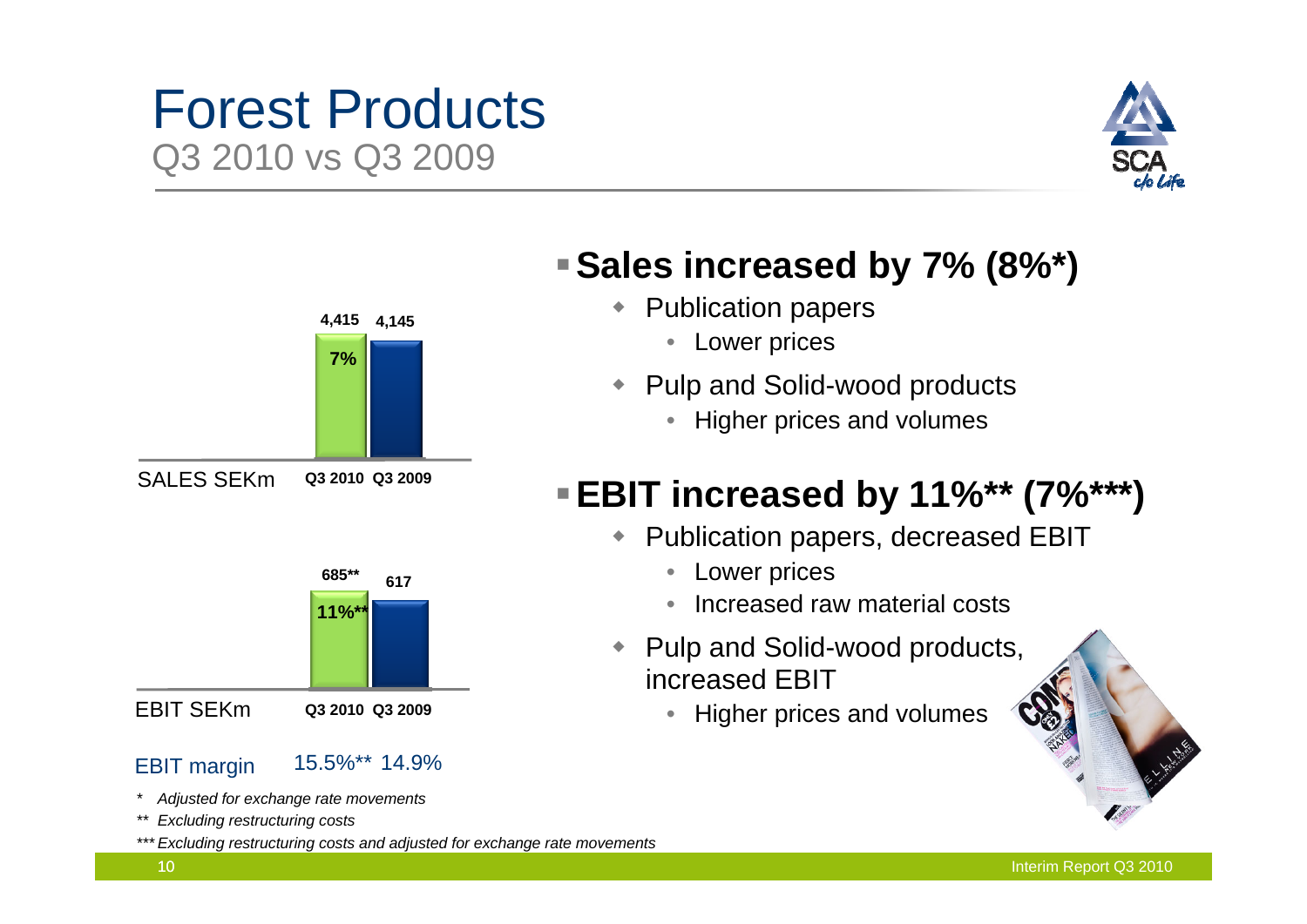



#### **Hygiene businesses**

- $\ddot{\bullet}$ Good demand
- Seasonally weaker demand in Q4 for AFH tissue North America
- Full impact in Q4 of price increases in Tissue

#### **Packaging**

- $\blacklozenge$ Seasonally weaker demand in Q4
- $\blacklozenge$ Increasing prices

#### **Forest Products**

Good demand







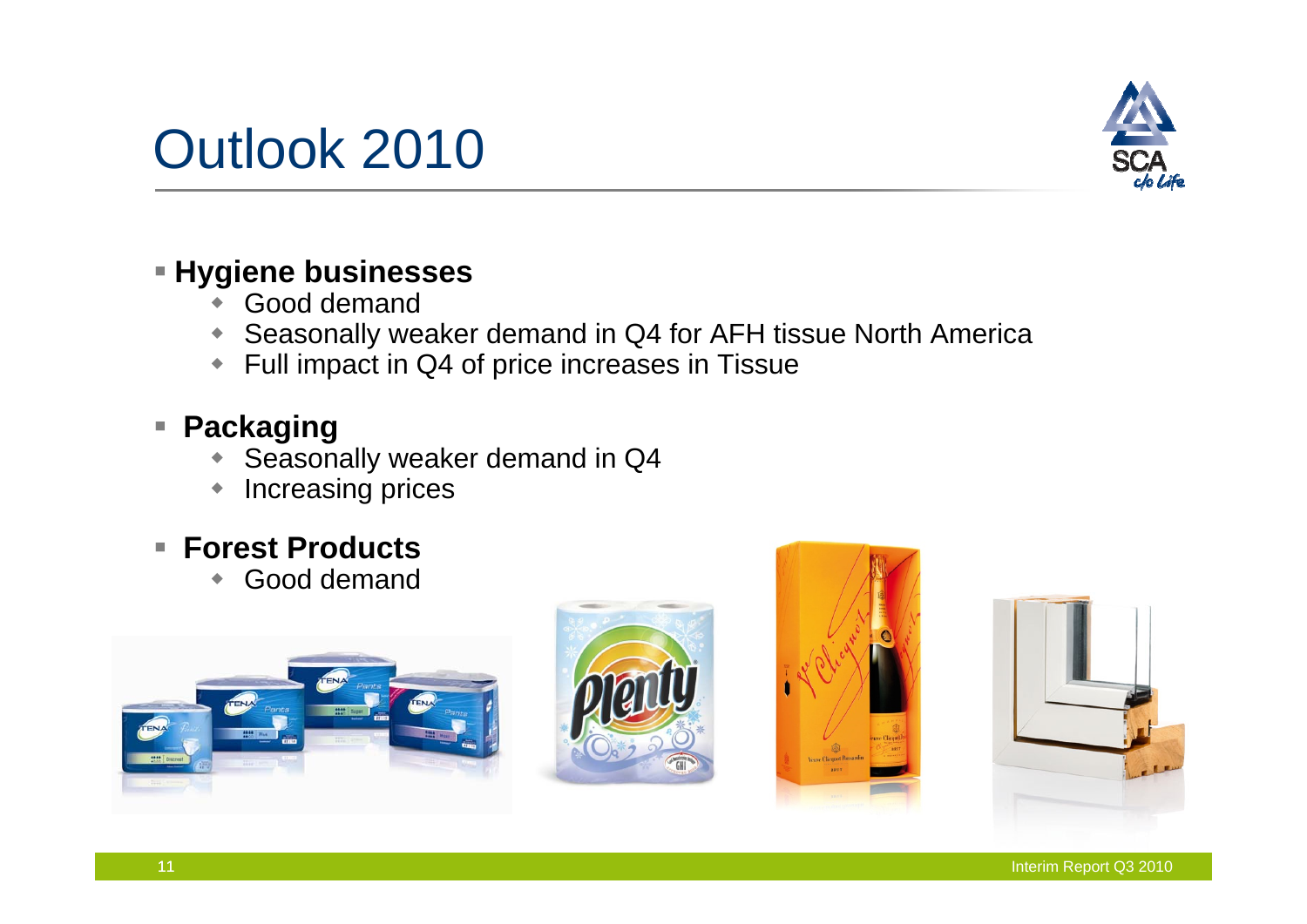

# Q & A